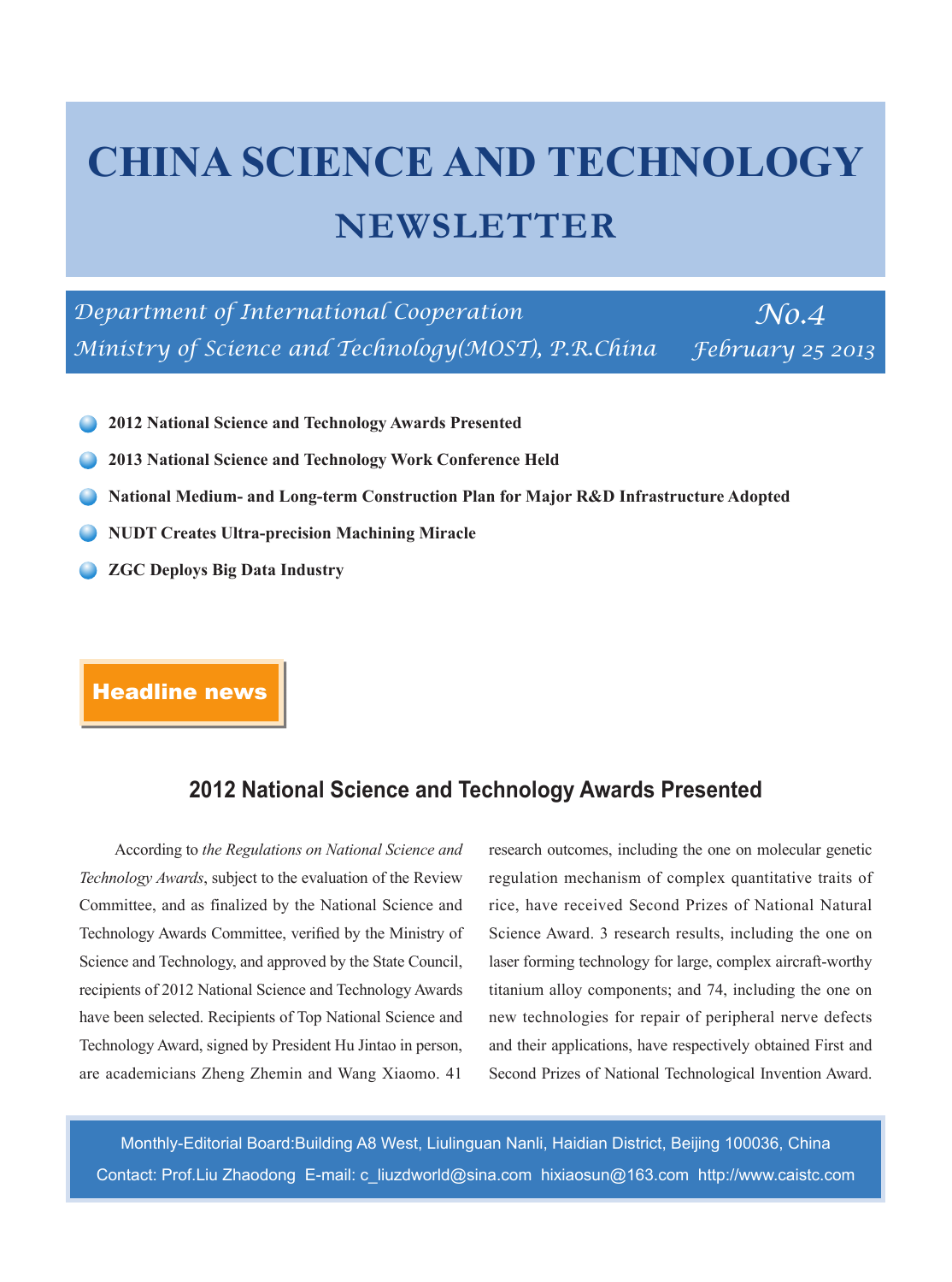3 research results, including the one on Chang-e 2 Lunar Probe; 22, including the one on key technologies for shield equipment manufacturing and commercialization; and another 187, including the one on germplasm resources of distinctive tropical plants and their innovative utilization, have respectively obtained Special, First and Second Prizes of National Science and Technology Progress Award. 5 foreign experts, including Amecian chemist Richard N.Zare, have won China International Science and Technology Cooperation Award.

On January 18, National Science and Technology Awards Ceremony, chaired by General Secretary and Chairman of Central Military Commission Xi Jinping, was held in the Great Hall of the People in Beijing. China's top leaders, including President Hu Jintao, General Secretary Xi Jinping, Premier Wen Jiabao, Vice-Premier Li Keqiang, member of Politburo Standing Committee Liu Yunshan attended and presented the awards. Premier Wen Jiabao delivered a speech. Member of Standing Committee of the Politburo and Vice-premier Li Keqiang announced *the Decisions of the State Council on 2012 National Science* 



*and Technology Awards*.

(Source: Ministry of Science and Technology, January 18, 2013)

# **2013 National Science and Technology Work Conference Held -innovation-driven strategy will be pursued**

On January 19, 2013 National Science and Technology Work Conference, chaired by Wang Zhigang,Party Chief and Vice-Minister of the Ministry of Science and Technology, was held in Beijing. Wan Gang, Vice-Chairman of CPPCC National Committee and Minister of Science and Technology delivered work report.

Minister Wan reviewed what the Ministry of Science and Technology has done over the past year, summed up the successes and experiences in the reform of science and technology sector over the past five years,

and mapped out plans for the new year. He said that 2013 marks the beginning for carrying out the  $18<sup>th</sup>$  CPC National Congress, and is a crucial year for breaking new ground in the  $12<sup>th</sup>$  Five-year Plan period. Innovationdriven strategy must be pursued in fulfilling tasks set forth by National Science and Technology Innovation Conference, in an effort to deepen the reform of scientific and technological system and improve innovation capacity. The role of science and technology must be brought into full play in boosting economic performance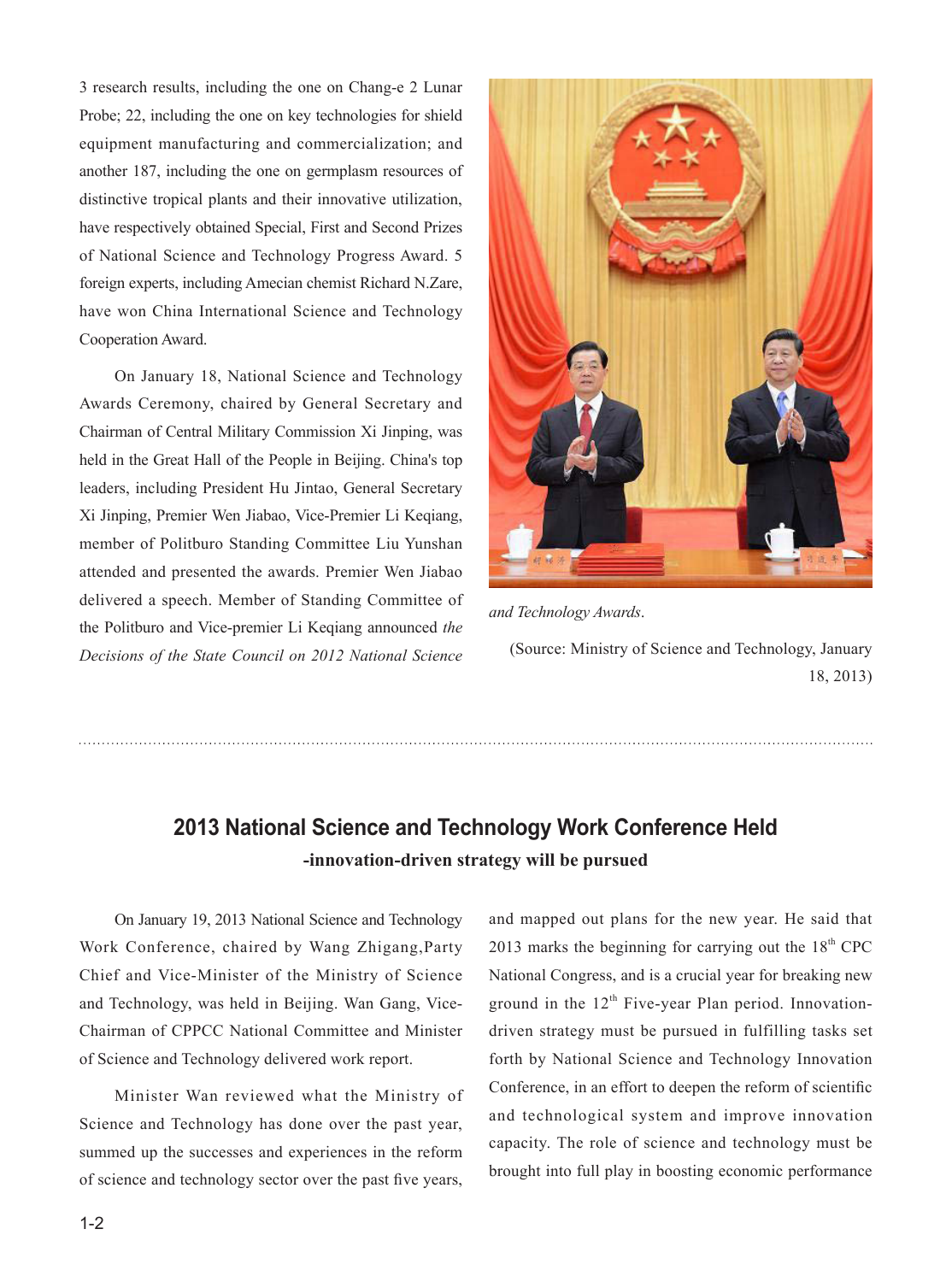and improving people's livelihood.

Wan set out 10 priorities for 2013: fulfil tasks in deepening the reform of scientific and technological system as required by National Science and Technology Innovation Conference and Document No.6 of the Central Government; highlight the dominant role of businesses in technological innovation; speed up the fostering of strategic, emerging industries in key national R&D projects; develop cutting-edge technologies to command heights in future competition; emphasize the integrated demonstration and commercialization of high-tech to spur industrial restructuring; strengthen basic research to boost sustained innovation capacity in science and technology; enhance S&T innovation

and entrepreneurship in agriculture, and facilitate urban-rural integration; bring more benefits of science and technology to the public, to the culture, society, and environment; underline science and technology work at the grassroots level, so as to promote regional innovation; further open up in science and technology and highlight international cooperation.

According to Wan, science agencies at all levels should improve work style, build up capacities, and be corrupt-free, following the requirements of the  $18<sup>th</sup>$  CPC National Congress.

> (Source: Ministry of Science and Technology, January 21, 2013)

#### S&T Management Information

# **National Medium- and Long-term Construction Plan for Major R&D Infrastructure Adopted**

On January 16, the State Council executive meeting, presided over by Premier Wen Jiabao, adopted *National Medium- and Long-term Construction Plan for Major R&D Infrastructure (2012-2030)*.

*The Plan defines the direction for the developing* China's major R&D infrastructure in the coming 2 decades and the focuses during the  $12<sup>th</sup>$  Five-year Plan period. Aiming to boost its original innovation capacity and underpinning major R&D breakthroughs and socioeconomic development, China will, in light of frontier research areas and strategic national needs, focus on 7 fields, namely energy, life, earth system and environment,

materials, particle physics and nuclear physics, space and astronomy, and engineering technology in the 20 years to come. During the 12th Five-year Plan period, China will give priority to 16 R&D infrastructure projects in well-equipped areas of urgent need, such as seabed scientific observation network and precise gravity survey infrastructure. Collaborative innovation and sharing mechanism will be strengthened, investment will be stepped up, and management will be improved to increase the operating efficiency of the major R&D infrastructure projects.

(Source: Science and Technology Daily, January 17, 2013)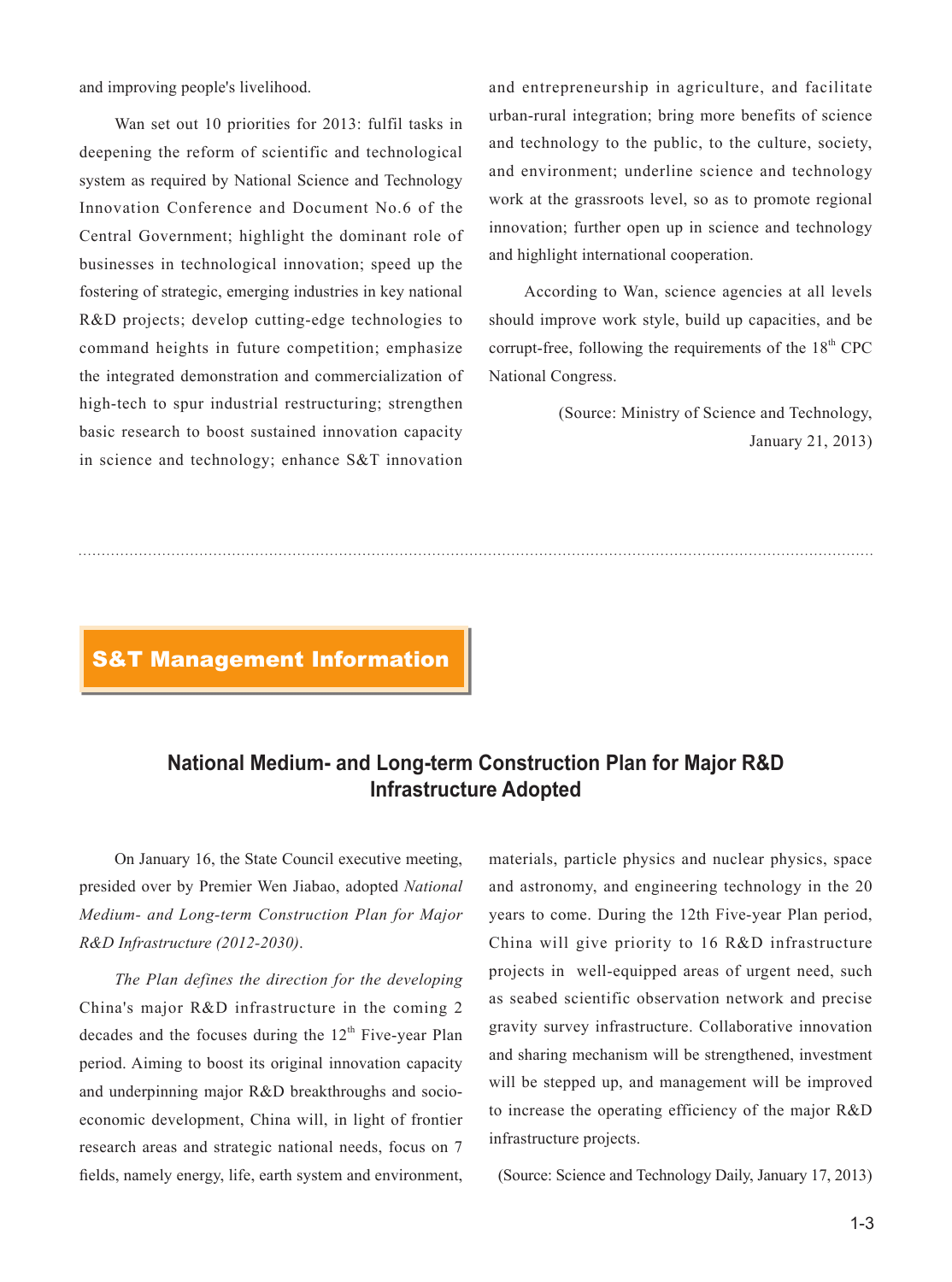## **Research on Risk Mechanism and Safety Control Theory for Cascade Reservoirs Launched**

The project on studying risk mechanism and safety control theory for cascade reservoirs was launched recently under 973 Program. With the focus on cascade reservoirs in the Yangtze River Delta area, it aims to study the risk mechanism, disaster-chain effect, safety prevention and control, risk early-warning and emergency response, so as to lay scientific basis for warding off and controlling risks. Led by the China Institute of Water Resources and Hydropower Research

(IWHR),the project team will be composed of brilliant researchers from universities, research institutes and enterprises in hydrological cycle, hydro-structure and hydraulic materials. The project will lay a foundation for developing China's reservoir system optimization and regulation theories and methods.

 (Source: Ministry of Science and Technology, January 18, 2013)

## **Research on High-performance Acoustic Materials Launched**

The project on high-performance acoustic materials and their integration in high-end ultrasonic transducers was launched recently under 973 Program. Overall, China's ultrasonic equipment industry, though large in scale, is low in technological level. High-end products in this field are dominated by developed countries, largely because China is lagging far behind in the ultrasonic transducer, a core component of ultrasonic detection equipment. In light of this, the project aims to study the impact of relaxor ferroelectric single crystal of giant piezoelectricity,

regulation mechanism for developing large-scale relaxor ferroelectric single crystal, mechanism for wide-band acoustic transmission and absorption of ultrasonic composite materials, structured coordination gain of the integration of three different acoustic materials. This will be a basis for advancing China's high-end ultrasonic detection system.

(Source: Ministry of Science and Technology, January 18, 2013)

# Scientific Research Progress and Achievements

# **NUDT Creates Ultra-precision Machining Miracle**

Ultra-precision machining is an advanced manufacturing technology featuring high precision. Despite of the plight situation in making optical parts,

the research team of the National University of Defence Technology (NUDT), under the leadership of Prof. Li Shengyi, skipped the  $1<sup>st</sup>$  and  $2<sup>nd</sup>$  generation technology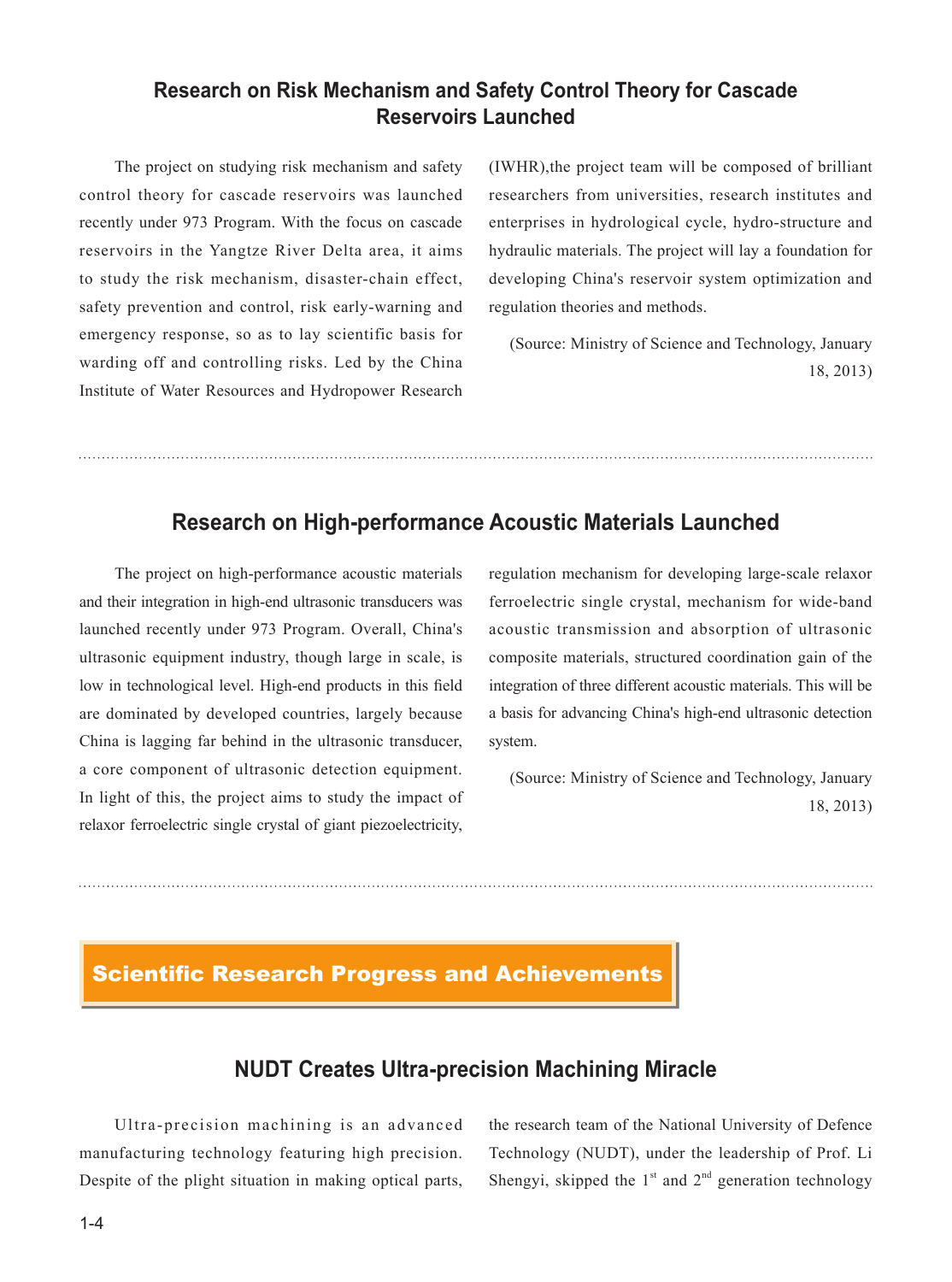to focus on the  $3<sup>rd</sup>$  generation flexible manufacturing technology. With hard efforts, they developed, for the first time in China, magnetorheological and ion beam ultra-precision polishing equipments with proprietary intellectual property, making China world No. 3 in the ultra-precision optical field after the US and Germany and the only nation capable of both magnetorheological and ion beam polishing equipments.

Over the past three years, the team worked with CAS, China Aerospace Science & Technology

Corporation and the Aviation Industry Corporation of China to accelerate China's space optics and high-end equipment manufacturing. The seven different types of magnetorheological and ion beam polishing machine developed by the team are providing strong solutions for several national major sci-tech projects including "large scale integrated circuit manufacturing equipments and process" and "high resolution earth observation system".

(Source: Science & Technology Daily, January 22, 2013)

## **World's First Quantum Router Developed by China**

Quantum router is a major unit in the all quantum networks. The world's first quantum router has been developed and tested in China under the 973 Program, signifying a major breakthrough in all quantum networks. The research team is headed by Prof. Yao Qizhi, a renowned computer expert from the Institute of Interdisciplinary Information Sciences of Tsinghua

University and recipient of Turing awards. The team tested the all quantum router in the experiment and realized quantum signal control of the routes.《Wired》 said "Physicists foretell quantum internet with entangled photon router...... and university in China have built what they call the world's first quantum router."

(Source: Science & Technology Daily, January 24, 2013)

## **China Masters Temperature Difference Power Generation Technology**

The 15KW temperature difference generator project of the  $11<sup>th</sup>$  Five-Year Key Technologies R&D Program, implemented by researcher Liu Weimin from the First Institute of Oceanography, State Oceanic Administration, passed the evaluation test recently, indicating remarkable progress in ocean energy utilization.

Compared to those of the US and Japan, the technology developed by Liu Weimin's team is much more efficient. The generation efficiency of the US Rankine Cycle stands at 3%, the Japanese Uehara Cycle stands at 4.9% and the Guohai Cycle of China achieves a rate of 5.1%, which means that with equal investment, the plant using Chinese technology can generate the same amount of electricity of 2-3 plants using the US or Japanese technology, thus cutting the cost dramatically.

(Source: Science & Technology Daily, January 23, 2013)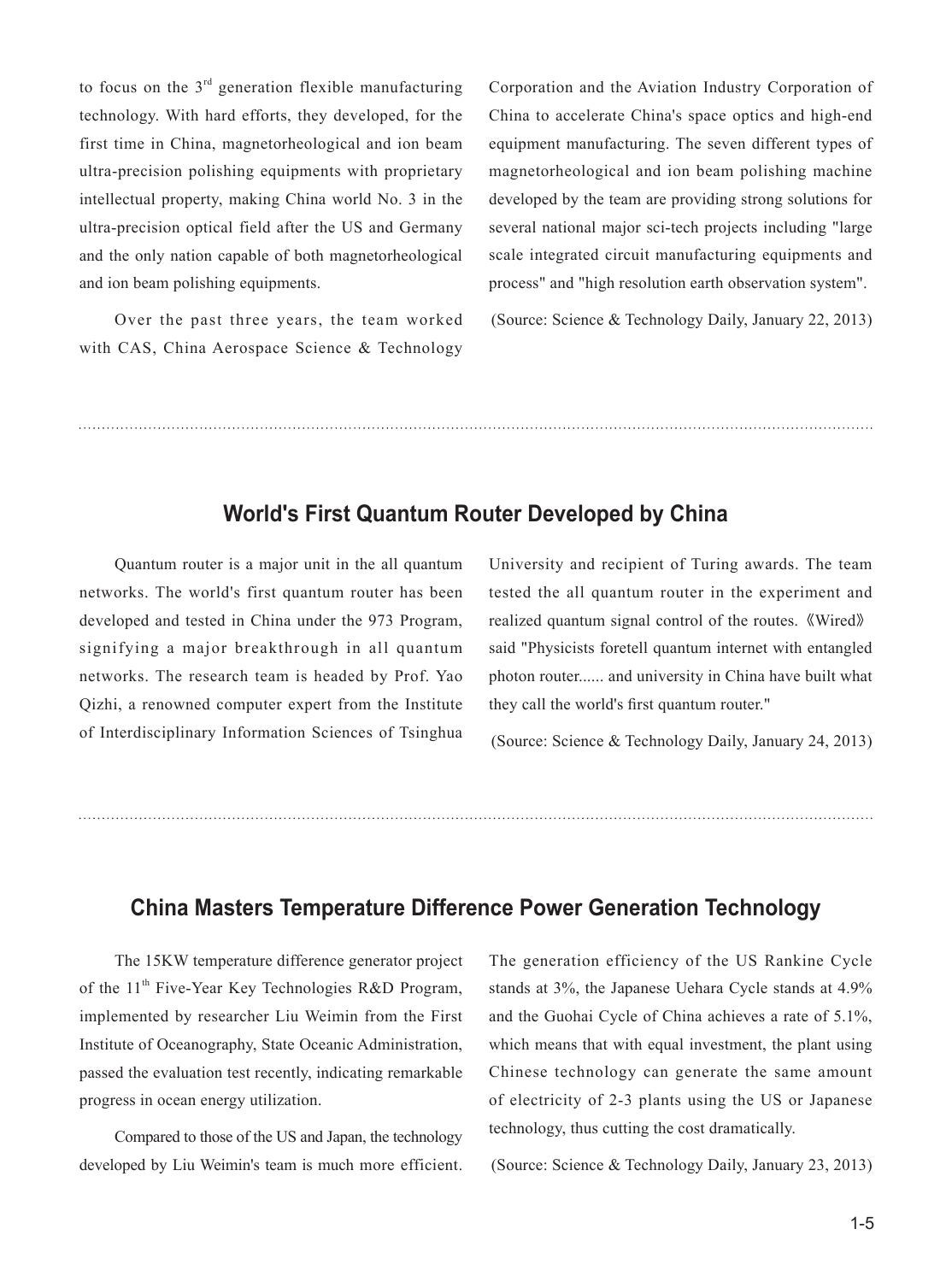## **First Ocean Tide Generation Facilities Developed in Jiaozhou**

The new type of direct drive permanent magnet generator, the first of its kind using ocean tide in China, was developed by Qingdao Histro Co., in Jiaozhou. However, the ocean tide generation technology isn't novel, introduced Mr. Wang, assistant to the General Manager of Histro. A group of small-and-medium size tidal plant was built along the east coast of China since 1980s, such as the Jiangxia tidal plant in Zhejiang Province.

In 2010, Histro began to work with the Ocean University of China and Harbin Institute of Technology at Weihai to develop ocean tide direct drive permanent magnet generator. Based on European experience and up-to-date technologies, the project realized indigenous production of generation parts and overall units, and achieved a system energy transfer efficiency of 30%.

With direct drive permanent magnet--the mainstream turbine technology around the world, the energy consumption of the system is low and generation efficiency is 5-10% higher than conventional gearbox generators.

"The system is like putting the wind turbine generator into the sea," said Mr. Wang, , "the turbine is 7 meters in diameter and the wings are made of carbon fibre nano-material. The researchers resolved key technical problems such as sealing and anti-corrosion, so the system can be operated for over 1 year without failure. The equipments are put into the offshore area 16- 40 meters from the coast, and can start operation as long as the tide runs at 0.6-1.3m per second."

(Source: Science & Technology Daily, January 4, 2013)

#### International Scientific and Technological Cooperation

# **ZGC Deploys Big Data Industry**

The Zhongguancun Science Park is vigorously taking developing opportunities to deploy the big data industry, and an industrial chain is taking shape.

The newly founded Zhongguancun Data Industry Alliance, initiated by Lofter, Cloud Valley, China Unicom, Lenovo, Peking University and Alibaba, will set up Zhongguancun big data engineering center to issue annual report on big data development and accelerate ecosystem building for the industry.

The Alliance released the Cloud Angle Fund, China Cloud Blend Fund and Big Data Lab Incubation Fund to keep a close eye on the startups and their technologies as well as commercial operation in the field of big data, cloud computing and mobile internet, so as to discover and support creative ideas, technologies and teams.

Zhongguancun is endowed with China's largest and most valuable data assets, along with high-value and high density data institutes. Based on the resources, it is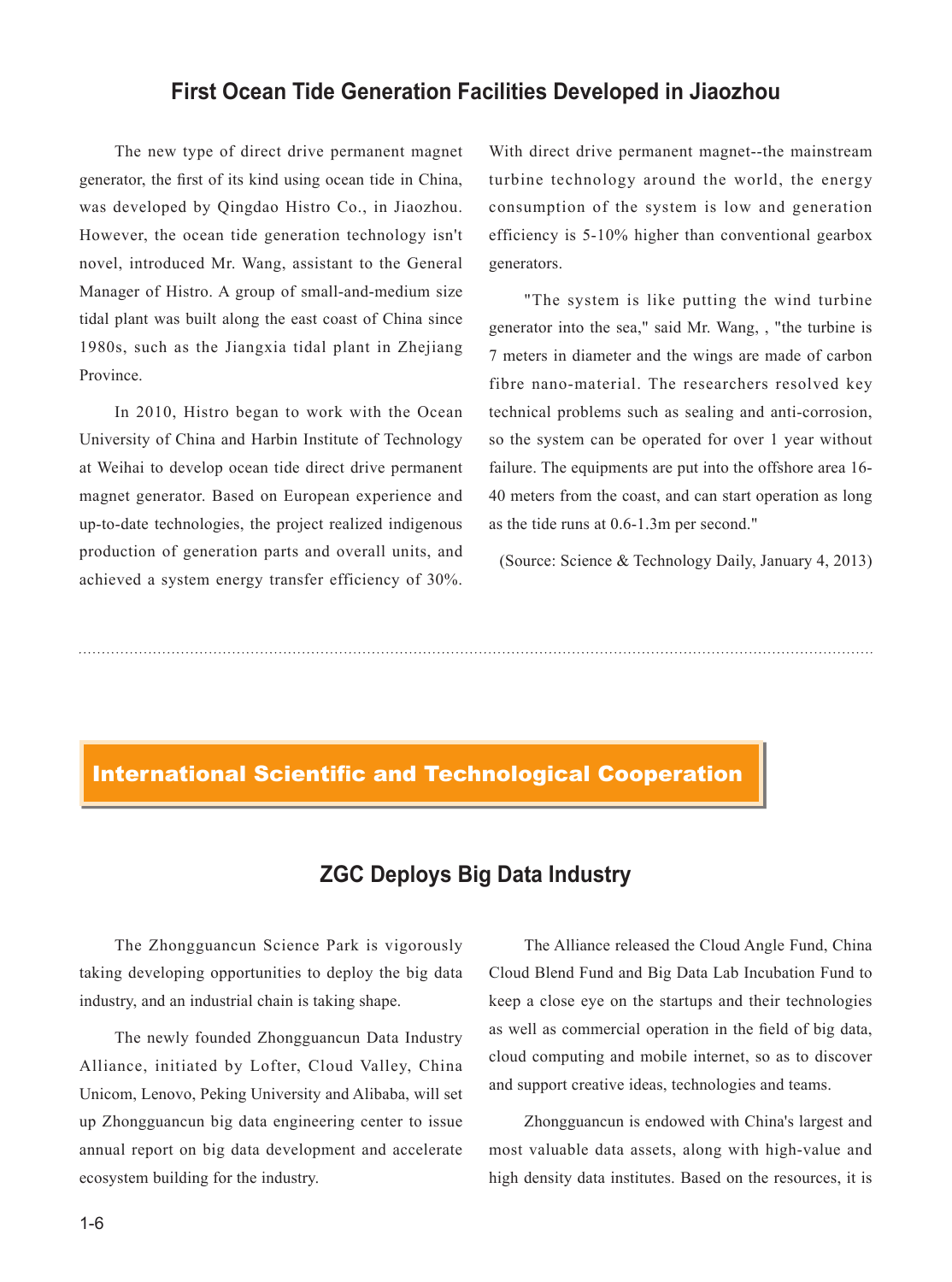taking the lead in the interdisciplinary and multi-industry study combining data science and engineering practice. By far, the big data industry is listed in the 2013-2015 Zhongguancun Strategic Emerging Industrial Clusters Innovation Project.

(Source: Economic Daily, January 8, 2013)

## **National Technology Translation Base Launched in Nanning**

On January 7, 2013, the launching ceremony of national technology translation demonstration base was held in Nanning. As a priority agenda on the working conference between Guangxi Science and Technology Department and Nanning city government, the demonstration base has won RMB4.76 million financial support from the two agencies at its construction phase.

The Nanning demonstration base will, through technology translation and utilizing the data resources of national sci-tech achievements network, build itself into an information platform for biotechnology, modern

agriculture and equipment manufacturing technology, a technology transfer platform for ASEAN member countries, and a service platform for IP and technology contract registration. It will also organize matchmaking events for major technological achievements, nurture competent enterprises to demonstrate key technology results and put in place a technology translation layout based in Nanning, targeted at the Beibu Gulf and radiated to ASEAN, so as to provide robust support for socioeconomic advancement of the region.

(Source: MOST, January 17, 2013)

## **China's First Nano Industrial Complex in Use**

Nanopolis Suzhou--China's first nano industrial complex with a floor area of 100 hectares and planned construction area of 1.5 million  $m^2$ , has just put into use the first phase  $100,000 \text{ m}^2$ .  $140,000 \text{ m}^2$  of the second phase and  $56,000 \text{ m}^2$  of the Jiangsu Nano Industry Technology Research Institute will be completed by September, 2013.

Nanopolis Suzhou is focusing on micro-nano manufacturing, novel nano materials, energy and clean technology as well as nano biotechnology to concentrate innovation and industrial resources at home and abroad to the city. By far, 18 companies, including J&L and Suzhou Boshi Robotics Technology Co., have the intent to settle in the Nanopolis with 10 contracts already signed. The 10 contracted companies will take up  $14,000 \text{ m}^2$  of the park. In addition, the Nanopolis has also reached agreement with such companies as Wather, Raytek and Nano-Micro.

(Source: Science & Technology Daily, January 21, 2013)